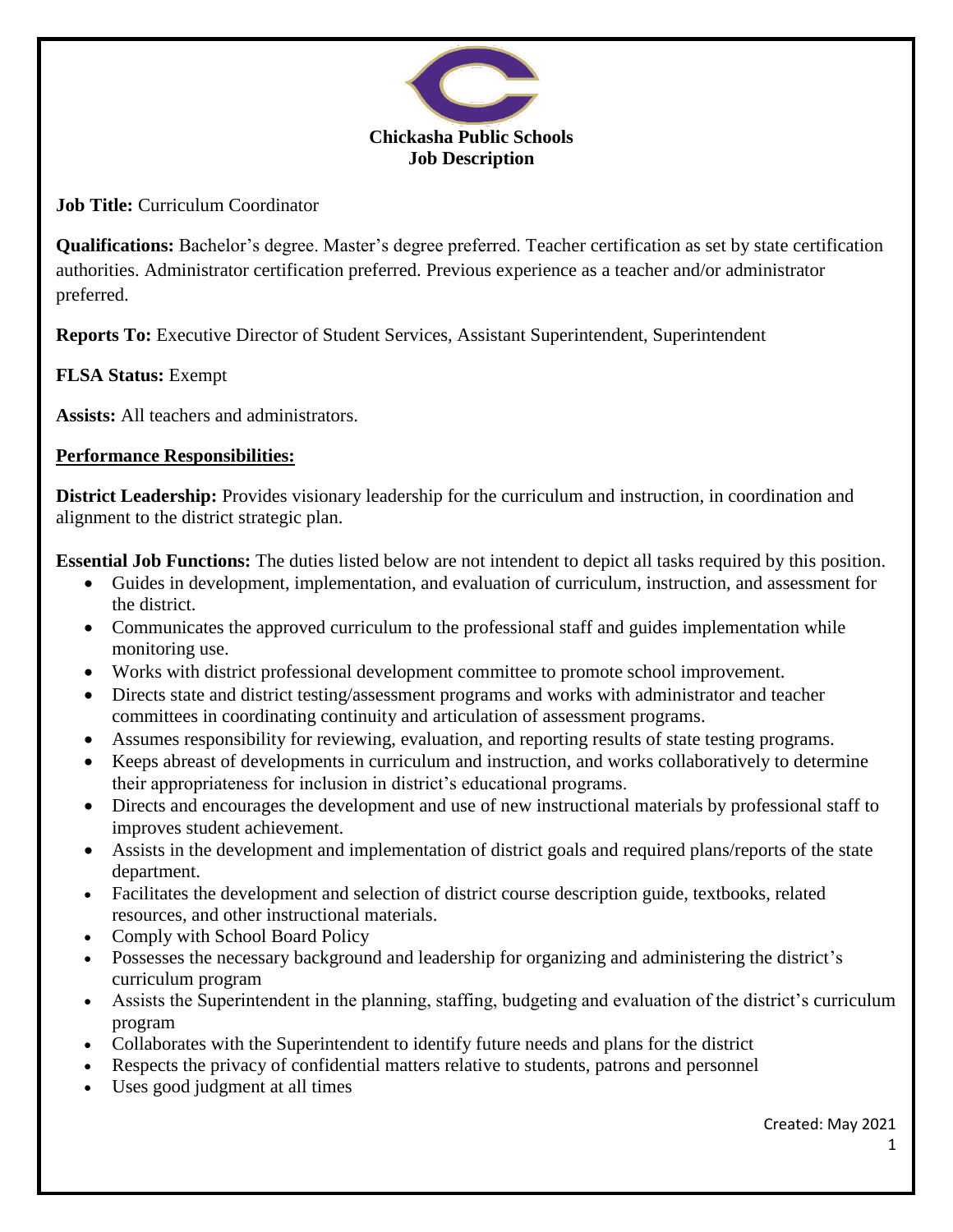- Serves as the "first line" of contact with State Department services in areas including, but not limited to, accreditation and curriculum
- Organizes and implements summer school activities
- Coordinates and maintains programs and partnerships relevant to the Career Technology Center
- Serves the local Career Tech programs as a liaison with the State Career Tech Department
- Supervises and manages textbook identifications, adoptions, and purchases
- Assists in organizing school opening Convocation Day
- Assists in organizing the activities of the District's Staff Development Committee including Teacher-ofthe-Year recognitions, the Retirement Banquet, etc.
- Recommends revisions in District policy and procedures as needed
- Works directly with the district leadership team to ensure effective and efficient performance in the areas of curriculum, instruction, and educational programs
- Facilitates the entry-year teacher program
- Coordinates the student teacher program with the principals
- Works with all administrators in creating and presenting staff development options for certified staff
- Creates and maintains a professional library for certified staff
- Maintains basic District demographic data for reference for any staff member composing grant applications, etc.
- Attends Board of Education monthly meetings
- Promotes the overall effectiveness of the District by performing tasks and sharing responsibilities of other members of the District's Leadership Team during peak periods or when another Team member is away from his/her assignment
- Assumes other assignments as identified by the Superintendent of Schools
- To complete other tasks that may be necessary to achieve an efficient operation of the district.
- Attend approved professional development activities that may improve professional competence or enhance the job purpose.

### **Skills, Knowledge, and Abilities:**

- Ability to cope with crises and emergencies
- Exhibit leadership & management skills
- Ability to tolerate confrontations with students, colleagues and patrons
- Knowledge of research-based curricular & instructional principals
- Exhibits loyalty and a desire to be a team member
- Knowledge of effective school research
- Computer literacy
- Skills in differentiating between technical fixes and strategic decisions
- Filing, sorting, recording, tabulating and copying
- Effective communication both orally and written
- Excellent interpersonal skills
- Ability to relate courteously with children and adults
- Work independently
- Plan, schedule and organize work
- Maintain a positive work environment
- Interpret and apply laws, regulations and policies
- Ensure the quality of work as measured against established standards
- Maintain confidentiality
- Proficient in multi-tasking